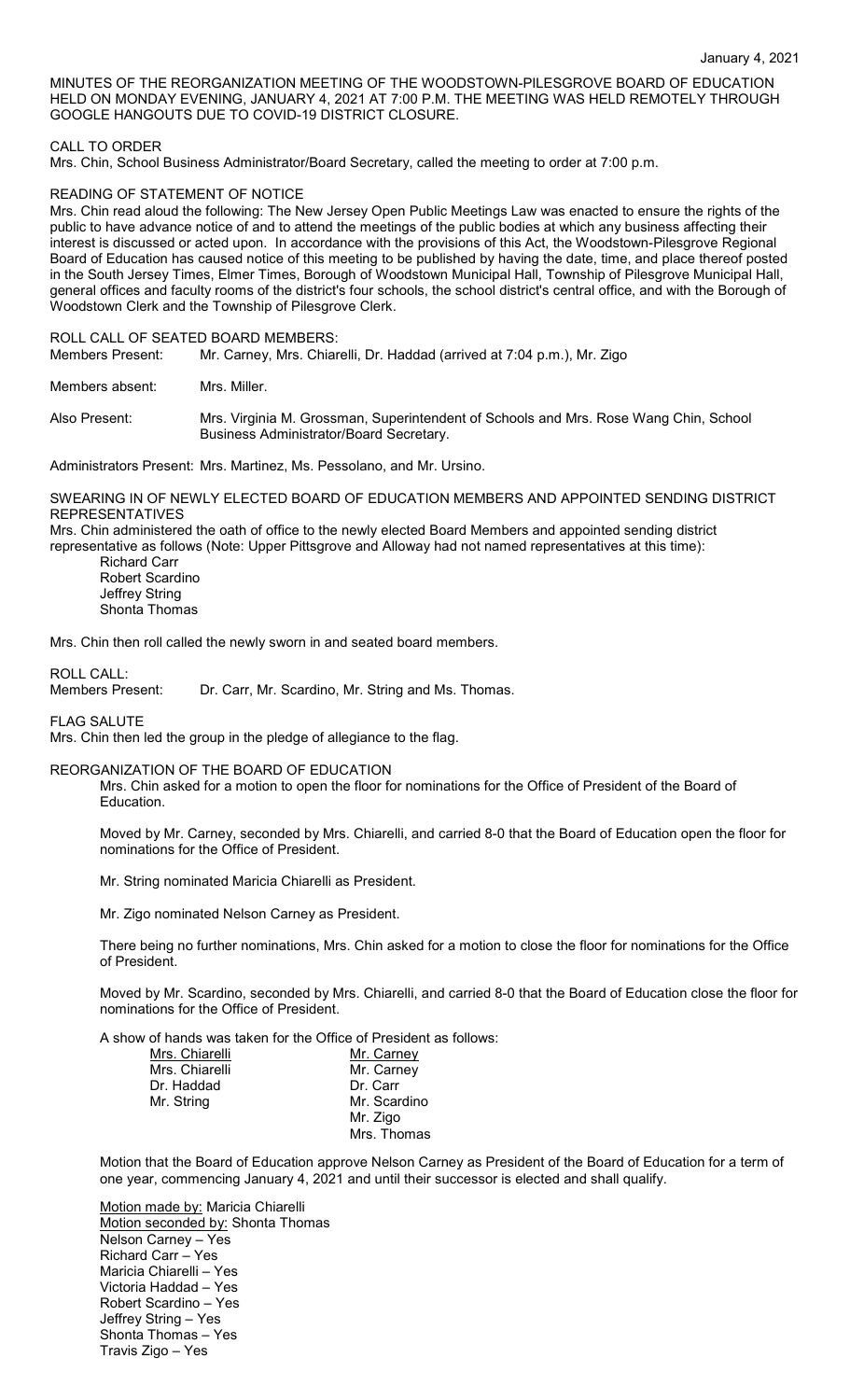Mrs. Chin asked for a motion to open the floor to nominations for the Office of Vice President of the Board of Education.

Moved by Mr. Scardino, seconded by Mrs. Chiarelli, and carried 8-0 that the Board of Education open the floor for nominations for the Office of Vice-President.

Mr. Zigo nominated Maricia Chiarelli as Vice-President.

There being no further nominations, Mrs. Chin asked for a motion to close the floor for nominations for the Office of Vice-President.

Moved by Mr. Carr, seconded by Mr. String, and carried 8-0 that the Board of Education close the nominations for the Office of Vice-President.

Motion that the Board of Education approve Maricia Chiarelli as Vice-President of the Board of Education for a term of one year, commencing January 4, 2021 and until their successor is elected and shall qualify.

Motion made by: Nelson Carney Motion seconded by: Mr. Scardino Nelson Carney – Yes Richard Carr – Yes Maricia Chiarelli – Yes Victoria Haddad – Yes Robert Scardino – Yes Jeffrey String – Yes Shonta Thomas – Yes Travis Zigo – Yes

APPOINTMENT OF BOARD SECRETARY AND PUBLIC AGENCY COMPLIANCE OFFICER (P.A.C.O)

Motion that the Board of Education approve the following appointments: Approve by resolution, and pursuant to N.J.S.A. 18A: 17-5, the appointment of Mrs. Rose Wang Chin, as Board Secretary effective immediately for a one-year term that expires January 15, 2022.

Designate Mrs. Rose Wang Chin as the Public Agency Compliance Officer (P.A.C.O) effectively immediately through to the next reorganization meeting in January 2022.

Motion made by: Nelson Carney Motion seconded by: Travis Zigo Nelson Carney – Yes Richard Carr – Yes Maricia Chiarelli – Yes Victoria Haddad – Yes Robert Scardino – Yes Jeffrey String – Yes Shonta Thomas – Yes Travis Zigo – Yes

CODE OF ETHICS TRAINING - Mrs. Chin reviewed the Code of Ethics attachments with the Board.

Motion to approve the following resolution:

RESOLVED, that the New Jersey School Boards Association "Code of Ethics" shall be considered the official Code of Ethics of the Woodstown-Pilesgrove Regional Board of Education.

Motion made by: Maricia Chiarelli Motion seconded by: Shonta Thomas Nelson Carney – Yes Richard Carr – Yes Maricia Chiarelli – Yes Victoria Haddad – Yes Robert Scardino – Yes Jeffrey String – Yes Shonta Thomas – Yes Travis Zigo – Yes

# ADOPTION OF OFFICIAL NEWSPAPERS

Motion to authorize the South Jersey Times and the Elmer Times be adopted as the official newspapers to be used for the advertisement of meetings and legal ads and all other necessary public notifications for 2021.

Motion made by: Nelson Carney Motion seconded by: Maricia Chiarelli Nelson Carney – Yes Richard Carr – Yes Maricia Chiarelli – Yes Victoria Haddad – Yes Robert Scardino – Yes Jeffrey String – Yes Shonta Thomas – Yes Travis Zigo – Yes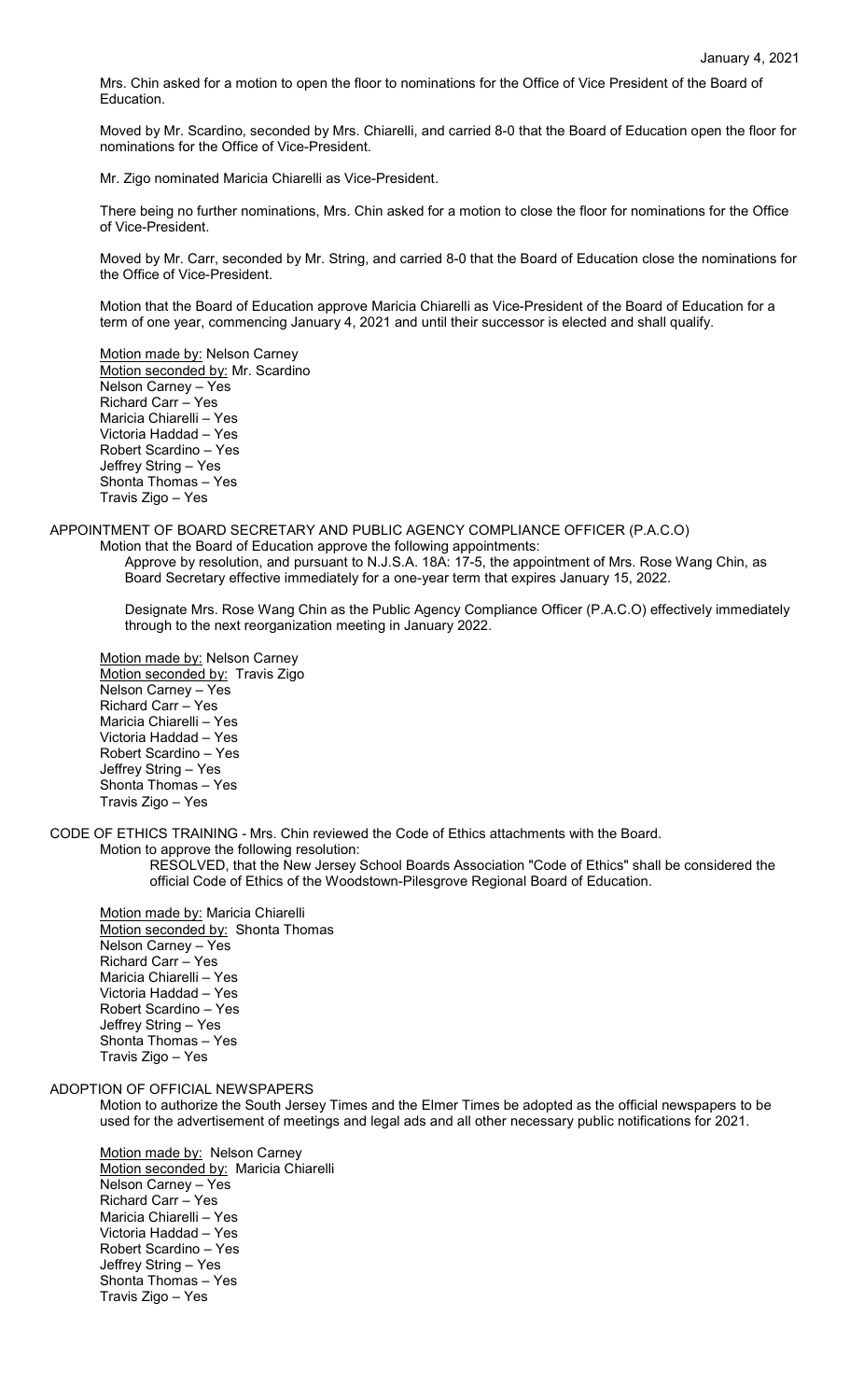## OPEN PUBLIC MEETINGS ACT/ESTABLISH MEETING DATES, TIME AND PLACE

Motion that the Board of Education approve the following Open Public Meetings Act Resolution and attached Board of Education meeting dates for 202 through to the next reorganization meeting in January 2022. (see page

RESOLVED that the Woodstown-Pilesgrove Regional Board of Education, pursuant to Chapter 231, PAL. (Open Public Meetings Act) does hereby proclaim the public meetings of the Board of Education will be held in William Roper School Multi-Purpose Room, 211 East Lake Road, Pilesgrove, NJ, at 7:00 p.m., as set forth in the attachment unless indicated otherwise.

BE IT FURTHER RESOLVED that the purpose of the Regular Meetings shall be the normal conduct of business of the Board of Education and any other items brought to the Board's attention by the Board Members, Board Attorney, Superintendent and Business Administrator/Board Secretary; and

BE IT FURTHER RESOLVED that the Board of Education does hereby designate the South Jersey Times and the Elmer Times as official newspapers to receive notices of meetings; and

BE IT FURTHER RESOLVED that notices of meetings of the Board of Education will be sent to the Borough of Woodstown Clerk, Township of Pilesgrove Clerk, and will be posted in the Borough of Woodstown Municipal Hall, the Township of Pilesgrove Municipal Hall, the general offices and faculty rooms of the four District schools, the School District's Central Office and the school district's website; and

BE IT FURTHER RESOLVED that the Board of Education reserves the right to adjourn or recess a meeting at any time to discuss such matters that may be considered in closed session. However, the Board will first adopt a resolution stating the general nature of the subject to be discussed, and, as precisely as possible, the time and circumstances under which disclosure to the public will be made; and

BE IT FURTHER RESOLVED that, in order to conduct its meetings properly and efficiently, the Board shall require the following procedures pertaining to public participation at Board meetings:

- Any individual desiring to speak shall give his or her name, address, and the group, if any, that is represented.
- The presentation shall be as brief as possible but no more than three (3) minutes per individual.
- The Board vests in its president, or other presiding officer, authority to terminate the remarks of any individual if he/she deems it in the best interest of those present to do so.

Motion made by: Robert Scardino Motion seconded by: Nelson Carney Richard Carr – Yes Maricia Chiarelli – Yes Victoria Haddad – Yes Robert Scardino – Yes Jeffrey String – Yes Shonta Thomas – Yes Travis Zigo – Yes

# PARLIAMENTARY PROCEDURES

Motion to approve the following resolution:

Except as may otherwise be provided by law, the proceedings of the Woodstown-Pilesgrove Regional School District School Board shall ordinarily be conducted according to Robert's Rules of Order; provided, that a failure to observe or enforce such rules shall in no manner affect the regularity, validity or legality of any action or proceeding taken by the Board. The School Board, in its discretion, hereby reserves the right to proceed at any time otherwise than as prescribed in Robert's Rules of Order and to appoint the board secretary and board attorney to act as the parliamentarians for 2021.

Motion made by: Nelson Carney Motion seconded by: Maricia Chiarelli Nelson Carney – Yes Richard Carr – Yes Maricia Chiarelli – Yes Victoria Haddad – Yes Robert Scardino – Yes Jeffrey String – Yes Shonta Thomas – Yes Travis Zigo – Yes

BOARD POLICIES/REGULATIONS

Motion to adopt all existing Board Policies and Procedures.

Motion made by: Shonta Thomas Motion seconded by: Travis Zigo Nelson Carney – Yes Richard Carr – Yes Maricia Chiarelli – Yes Victoria Haddad – Yes Robert Scardino – Yes Jeffrey String – Yes Shonta Thomas – Yes Travis Zigo – Yes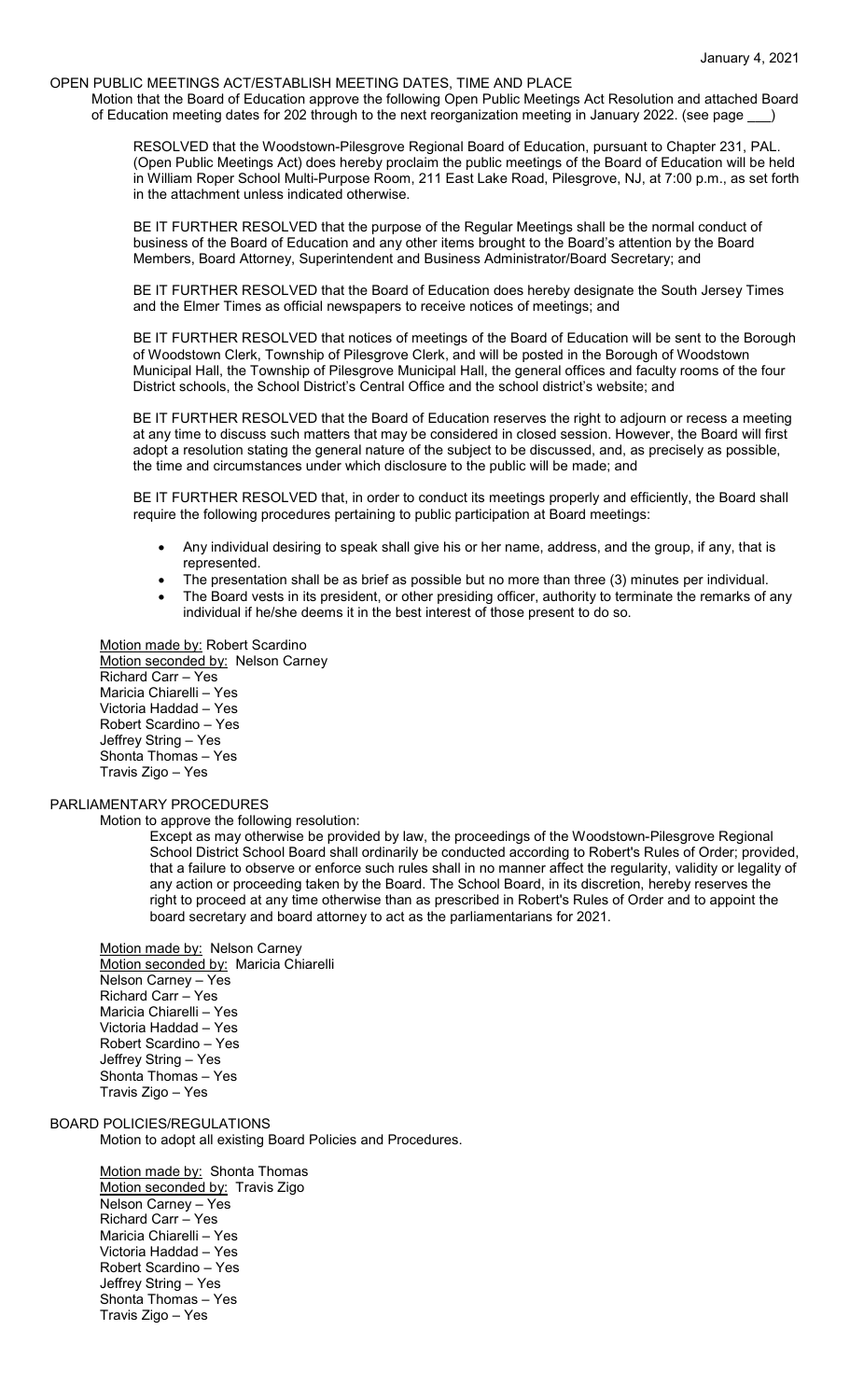#### DOCTRINE OF NECESSITY

Motion to approve the Doctrine of Necessity resolution as follows:

WHEREAS, the School Ethics Act, N.J.S.A. 18A:12-21 et seq. was enacted by the New Jersey State Legislature to ensure and preserve public confidence in school board members and school administrators and to provide specific ethical standards to guide their conduct; and

WHEREAS, questions have arisen regarding how a Board should invoke the Doctrine of Necessity when a quorum of a board of education has conflicts of interest on a matter required to be voted upon; and

WHEREAS, the School Ethics Commission has provided some guidance in Public Advisory Opinion A03- 98 (April 1, 1998) but finds that there is a need to repeat and clarify its opinion; and

WHEREAS, the opinion set forth that, when it is necessary for a Board to invoke the Doctrine of Necessity, the Board should state publicly that it is doing so, the reason that such action is necessary and the specific nature of the conflicts of interest; and

WHEREAS, the opinion further provided that if the Board must invoke the Doctrine of Necessity not just to vote, but also to form a negotiations committee because it is without even three members to serve as a committee, then the Board must determine whether to act as a committee of the whole or to choose a smaller negotiations committee from among its members after stating publicly its reason for doing so as set forth above; and

WHEREAS, in keeping with the Legislative purpose as set forth in N.J.S.A.18A:12-22(a) the School Ethics Commission views public disclosure of conflicts of interest to be paramount when it is necessary to invoke the Doctrine of Necessity;

NOW THEREFORE BE IT RESOLVED that the School Ethics Commission hereby requires Boards of Education and Charter School Boards of Trustees that must invoke the Doctrine of Necessity to adopt a resolution setting forth that they are invoking the Doctrine, the reason for doing so and the specific nature of the conflicts of interest; and

BE IT FURTHER RESOLVED that Boards of Education and Charter School Boards of Trustees that invoke the Doctrine are directed to read the resolution at a regularly scheduled public meeting, post it where it posts public notices for 30 days and provide the Commission with a copy;

BE IT FUTHER RESOLVED that the Commission shall distribute this Resolution to the county superintendents for distribution to the school districts and charter schools, the New Jersey School Boards Association, the New Jersey Principals and Supervisors Association, the New Jersey Association of School Administrators, the New Jersey Association of School Business Officials and the New Jersey Education Association.

#### Motion made by: Nelson Carney

Motion seconded by: Robert Scardino Nelson Carney – Yes Richard Carr – Yes Maricia Chiarelli – Yes Victoria Haddad – Yes Robert Scardino – Yes Jeffrey String – Yes Shonta Thomas – Yes Travis Zigo – Yes

#### BOARD MEMBER TRAINING

Mrs. Chin reviewed with the Board the mandatory Board Member training requirements.

#### NEW BUSINESS

Board Appreciation Month

Motion to approve the following resolution:

WHEREAS, the mission of the public schools is to meet the diverse educational needs of all children and to empower them to become competent, productive contributors to a democratic society and an everchanging world; and

WHEREAS, local school board members are committed to children and believe that all children can be successful learners and that the best education is tailored to the individual needs of the child; and

WHEREAS, local school board members work closely with parents, educational professionals, and other community members to create the educational vision we want for our students; and

WHEREAS, local school board members are responsible for ensuring the structure that provides a solid foundation for our school system; and

WHEREAS, local school board members are strong advocates for public education and are responsible for communicating the needs of the school district to the public and the public's expectations to the district;

NOW, THEREFORE, do hereby recognize and express appreciation to the members of the Woodstown-Pilesgrove Regional School Board and proclaim the month of January, as